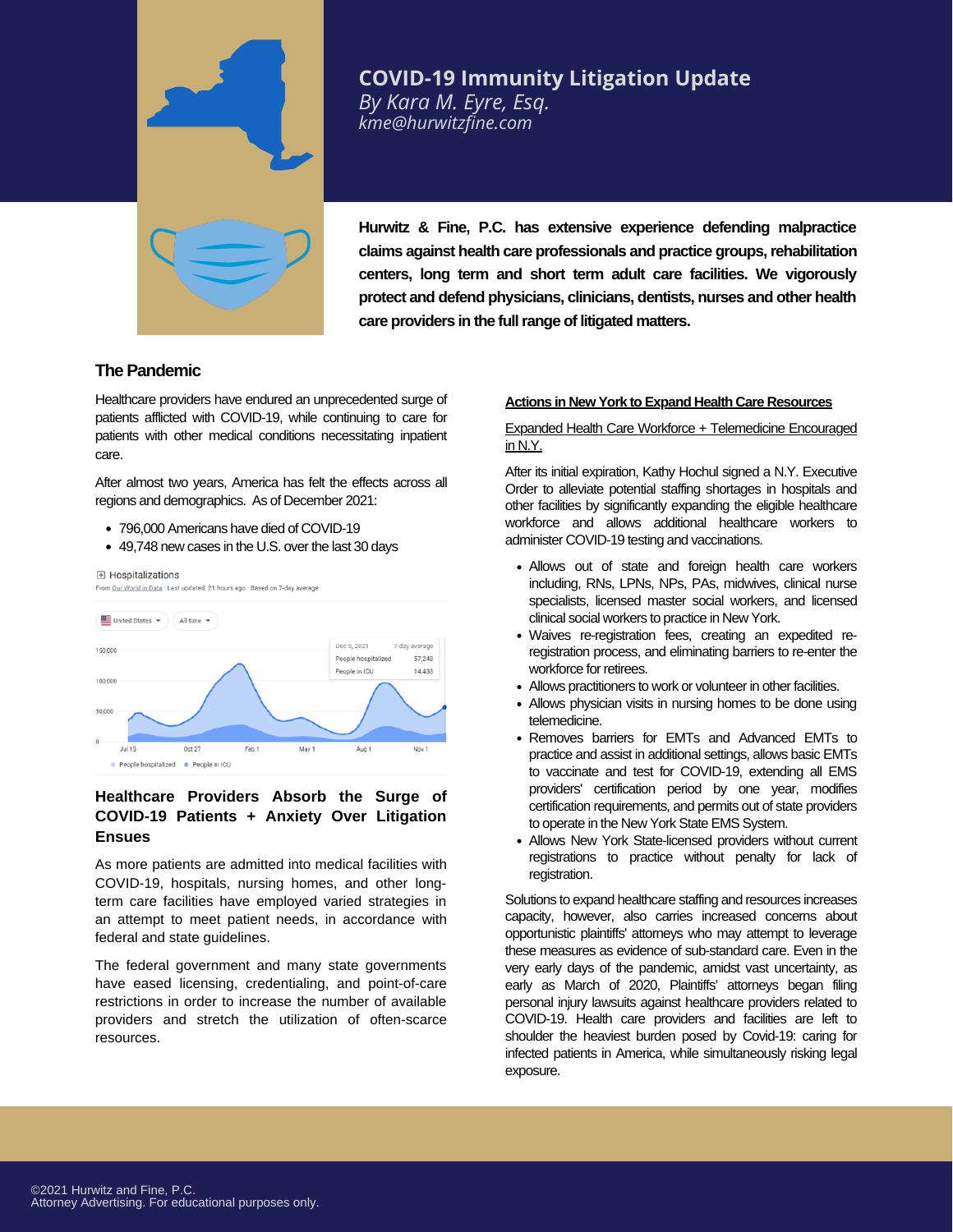

# **As of December 2021, hundreds of personal injury lawsuits related to COVID-19 have been filed against healthcare providers, workers, and facilities.**

## **March 24, 2021 – HHS Secretary Alexandar Azar Letter to State Governors Regarding Liability Immunity for Health Care Workers & Facilities**

"For health care professionals to feel comfortable serving in expanded capacities on the frontlines of the COVID-19 *emergency, it is imperative that they feel shielded from medical tort liability."*

"States should issue quidance summarizing the statutory scope of protections offered under their laws and the process *necessary to attach those protections to a health professional's service."*

"It is particularly important for states to issue quidance publicly, outlining the available liability protections during the COVID-19 emergency" [and] "I do not want state variations in liability protections to confuse or deter health professionals in this COVID-19 emergency. I ask that your office quickly develop a list of the relevant state liability protections and waivers *for health professionals during a national or state emergency."*

## **NEW YORK'S LIABILITY IMMUNITY STATUTE – THE EDTPA**

#### **April 3, 2020 – New York EDTPA**

Less than 2 weeks after Secretary Azar's statement, on April 3, 2020, New York passed **Emergency Disaster Treatment Protection Act (the "EDTPA")** providing liability immunity to healthcare providers for care rendered during the pandemic.

Covered claims accruing as of March 7, 2020.

Article 30-D of the Public Health Law, §3082 sets forth that except for intentional or willful misconduct, gross negligence, reckless misconduct, or intentional infliction of harm, *"any health care facility or health care professional shall have immunity from any liability*, civil or criminal, for any harm or damage alleged to have been sustained as a result of an act or omission in *the course of arranging for or providing healthcare services"* during the COVID-19 pandemic.

## Health Care Services – Broadly Defined Under Original EDTPA Immunity as Claims Directly and Indirectly Impacted by COVID-19

Included services both directly and indirectly related to COVID-19.

- The provider is arranging for or providing health care services at a healthcare facility, or arranging for providing health care services pursuant to a COVID-19 emergency rule or otherwise in accordance with applicable law;
- The alleged act or omission occurred in the course of arranging for or providing treatment, and was impacted by the health care facility's or health care professional's decisions or activities in response to or as a result of the COVID-19 outbreak; and
- The provider arranged or provided health care services in good faith.

If all of the above elements are met, then the provider or health care facility is entitled to civil and/or criminal immunity unless a claimant establishes that the actions were grossly negligent.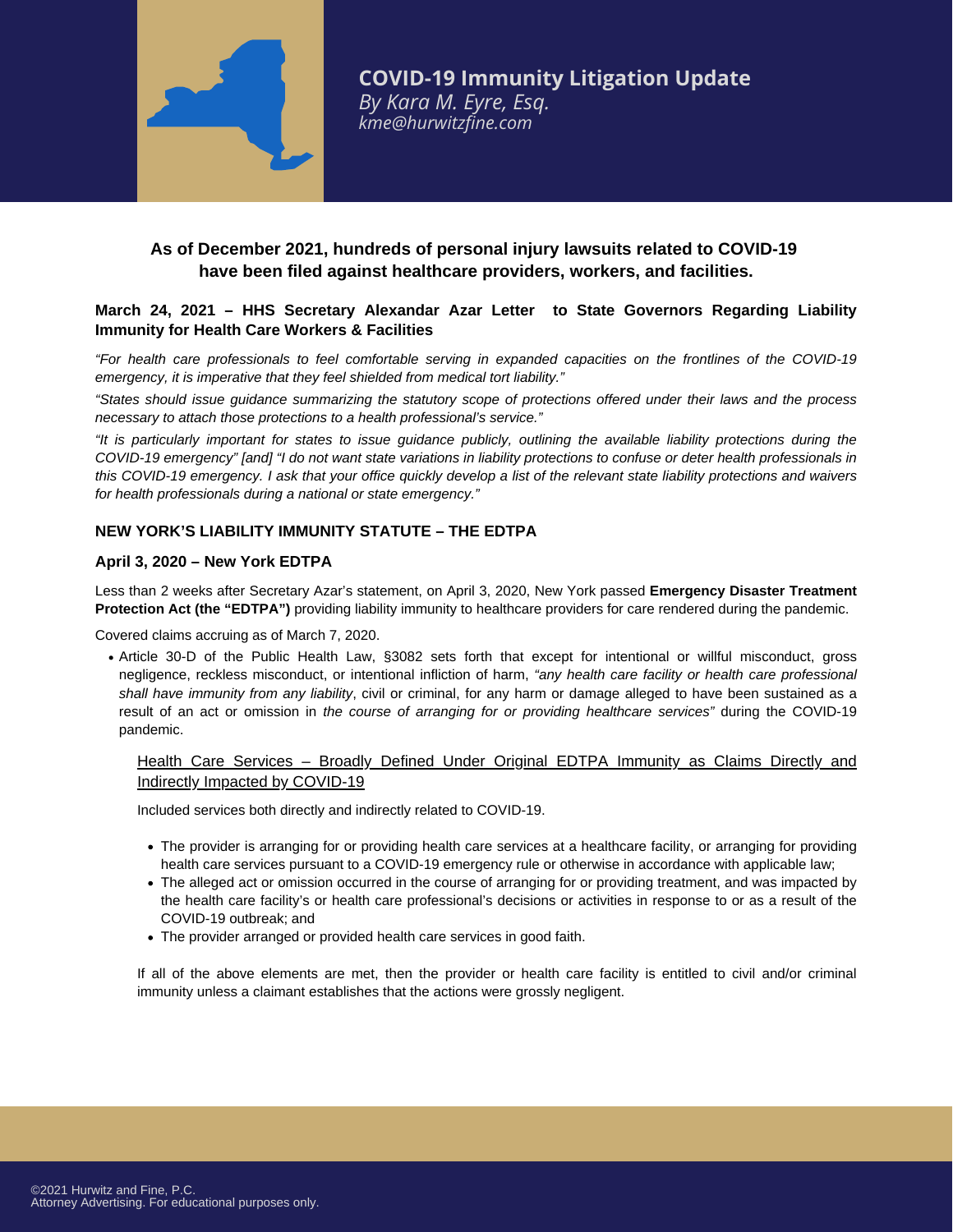

#### **August 3, 2020 Amendment to EDTPA Immunity**

The August 3, 2020 Amended EDTPA narrowed the scope of the EDTPA's liability protections to apply only when a healthcare facility or medical professional is providing care directly related to the diagnosis or treatment of COVID-19 and the care is impacted by Covid-19.

#### The Amended EDTPA:

- Limited "health care services" eligible for immunity to services related to the diagnosis or treatment of COVID-19 only;
- Clarified that qualifying "health care services" must be related to the assessment or care of the COVID-19 condition; and
- Eliminated from defined "health care services" care provided to individuals for conditions other than COVID-19.

The August 3, 2020 Amended EDTPA thus eliminated the broad immunity originally offered to health care providers during the pandemic.

## **April 7, 2021 – Repeal of EDTPA Immunity**

On April 7, 2021, Governor Cuomo repealed the EDTPA completely eliminating the liability immunity protections offered during the height of the pandemic.

Even as COVID-19 infections and hospitalizations have increased due to the omicron variant in late 2021, the immunity statute has not been revived by Gov. Hochul.

## EDTPA Immunity Periods

Broad immunity for claims<br>directly and indirectly indirectly related to COVID-19.



Immunity for claims directly related to COVID-19 only.

Applies to claims accrued between March 7, 2020 and August 2, 2020.

Applies to claims accrued between August 3, 2020 and April 6, 2021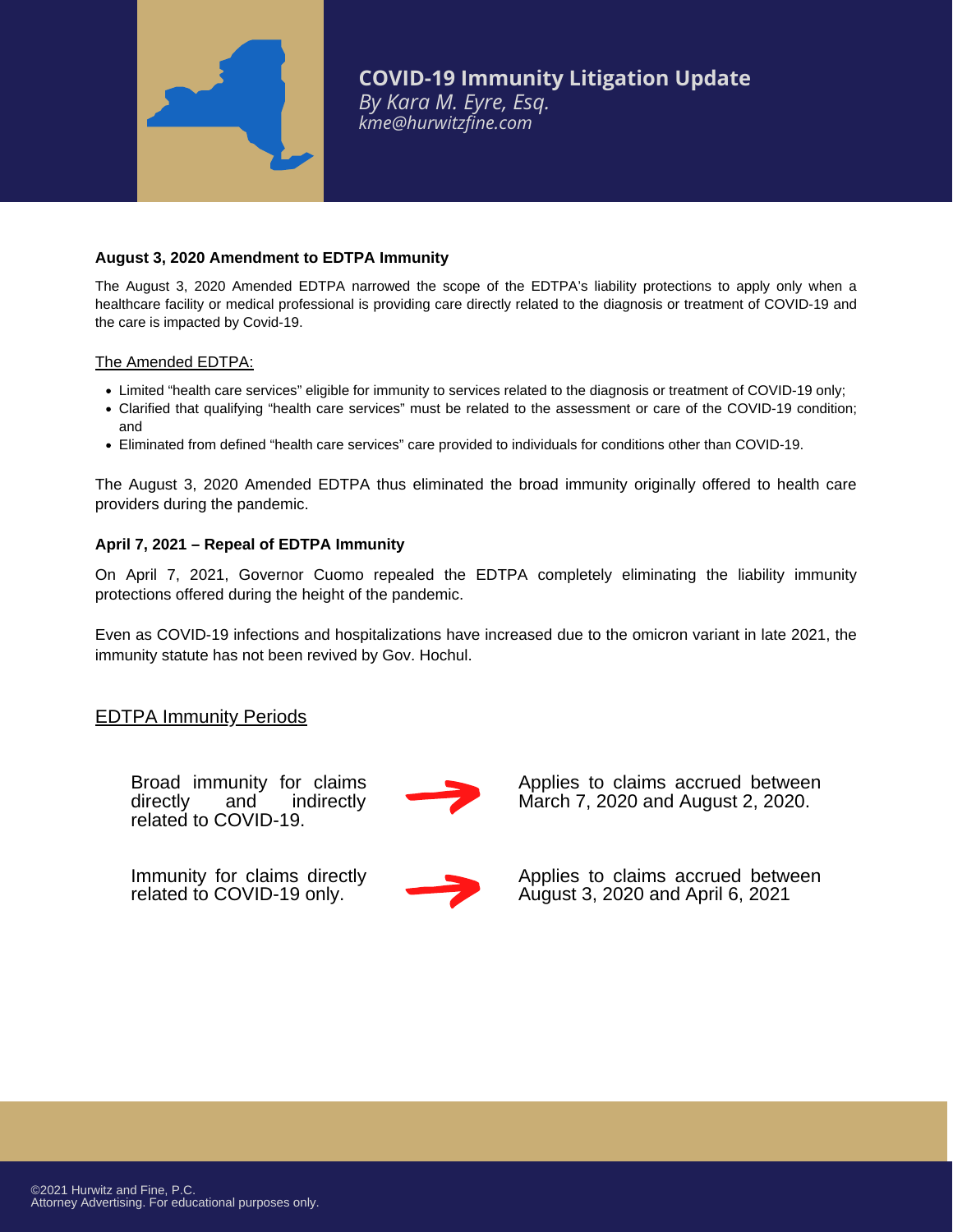

# **THE FEDERAL RESPONSE – The "PREP" ACT**

## **The PREP Act**

The Federal Public Readiness and Emergency Preparedness Act – The "PREP" Act was originally enacted on December 30, 2005 and allows the Director of Health and Human Services to effectuate a coordinated response during a public health crisis.

Liabiltiy Immunity Under the PREP Act:

Upon the declaration of a public health crisis by the HHS Secretary -

"Subject to the other provisions of this section, **a covered person shall be immune from suit and liability** under Federal and State law with respect to all **claims for loss caused by, arising out of, relating to, or resulting from the administration to or the use** by an individual **of a covered countermeasure** if a declaration under subsection (b) has been issued with respect to such countermeasure."

## **Other Important Aspects of the PREP Act:**

- Provides a federal administrative "no-fault" monetary fund for claims relating to the use or administration of countermeasures that are otherwise barred under the Act.
- Provides an exclusive federal forum in the D.C. District Court for "willful misconduct claims." Willful misconduct is excluded from PREP Act immunity and claims for willful misconduct must be brought in D.C. District Court.

# **Preconditions for PREP Act Immunity**

In order for PREP Act immunity to apply:

- 1. The individual or entity must be a "covered person"
- 2. The legal claim must be for a "loss"
- 3. The "loss" must have a "causal relationship" with the administration or use of a "covered countermeasure"

# **What is a Covered Countermeasure?**

A covered countermeasure is a drug, biological product or device that is a qualified pandemic or epidemic product or a security countermeasure or is authorized for emergency use under the Federal Food, Drug, and Cosmetic Act.

Covered countermeasures include any antiviral, any other drug, any biologic, any diagnostic, any device, or any vaccine, used to treat, diagnose, cure, prevent, or mitigate COVID-19 or its transmission, or any device used in the administration of any such product.

Covered Countermeasures include . . .

- Pfizer, Moderna, J&J vaccines
- Molnupiravir, the antivrial pill recently recommended by the FDA
- Respiratory protection devices, PPD, ventilators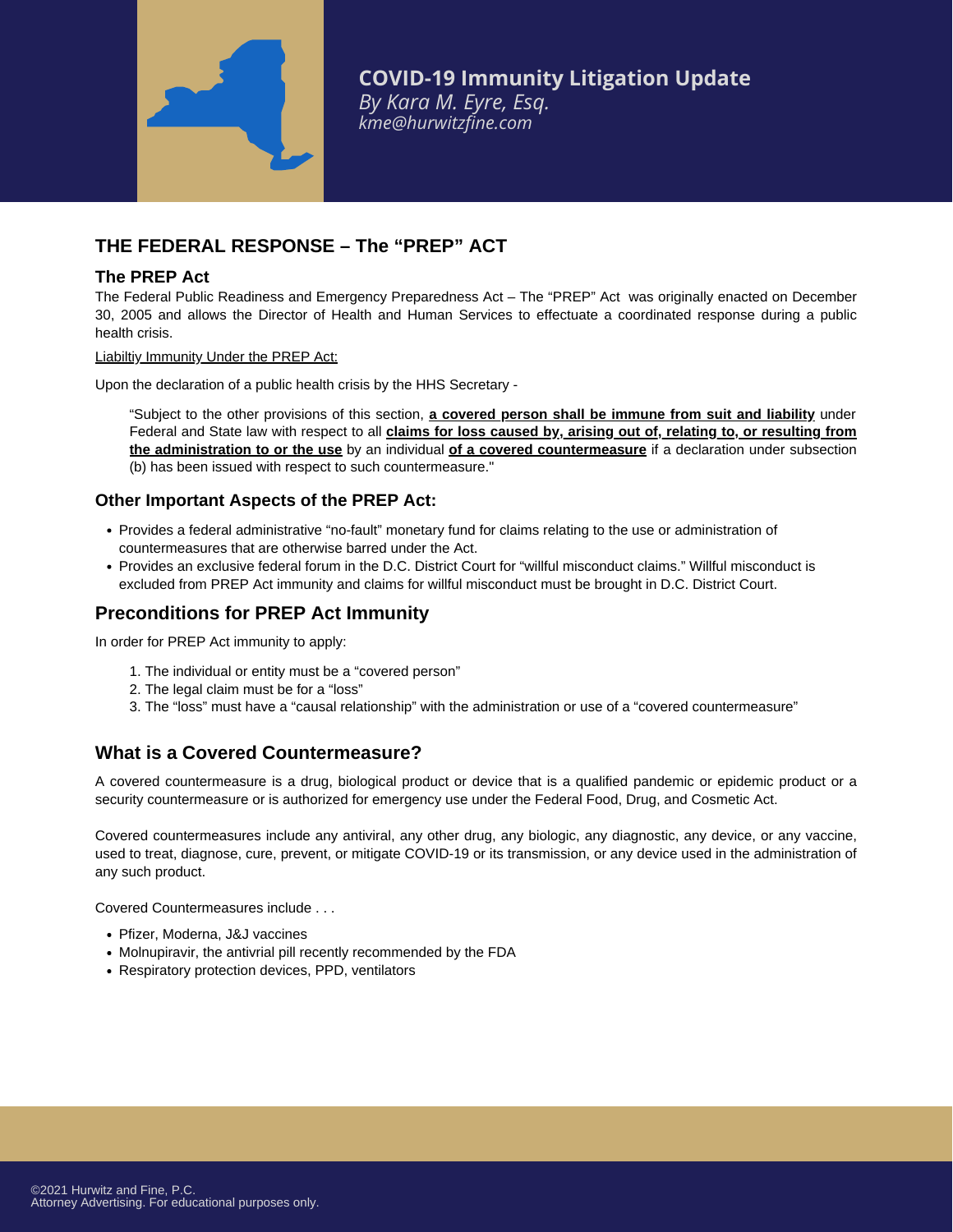

# **COVID-19 LITIGATION**

Despite PREP Act and EDTPA Immunity, courts have been reluctant to apply immunity and dismiss lawsuits against health care providers and institutions, at least at the early phases of litigation.

#### Federal Courts

Reluctant to view the PREP Act as a statute that completely pre-empts state laws and confers exclusive jurisdiction to the federal courts. Federal courts are reluctant to open themselves to a potential influx of personal injury cases.

#### State Courts - New York

Despite immunity statutes, state court trial judges have been largely wary of forclosing opportunities of recovery to injured plaintiffs. Even if ultimately defendants succeed in the application of New York's liability statutes, the success rate has initially been low for motions made on the pleadings.

# **NEW YORK STATE COVID-19 CASES – APPLICATION OF EDTPA**

#### NEW YORK STATE COVID-19 CASES – *DISMISSAL DENIED*

#### *Matos v. Chiong*, Bronx County, May 27, 2021

- Complaint: Makes no mention of COVID-19, and alleges Plaintiff rendered inadequate care during the EDTPA immunity period (2/28/20 – 3/18/20).
- Defendants' Motion: Defendants moved to dismiss asserting EDTPA immunity.
- Result: Motion denied with a strict construction ofimmunity applicability. **Defendants failed to conclusively establish that treatment of Plaintiff was impacted by the health care facility's response to the COVID-19 outbreak.**

Other Motions to Dismiss Asserting EDTPA Immunity Denied on Similar Grounds

- *Townsend v. Penus*, Bronx County, June 1, 2021
- *Arrington v. Prachi et al.*, Queens County, August 9, 2021
- *Spearance v. Snyder*, Onondaga County, October 4, 2021

#### NEW YORK STATE COVID-19 CASES – *DISMISSAL GRANTED*

#### *Crampton v. Ganet Health et al.*, Orange County, 9/13/21

- Complaint: Plaintiff was a resident at nursing home during immunity period and suffered various injuries including pressure ulcers, fungal dermatitis, and sexual assault.
- Defendants' Motion: Defendants moved to dismiss asserting EDTPA immunity, and submitted detailed affidavit from nursing director articulating many of the changes in patient care delivery that were made in good faith to absorb COVID-19 pandemic.
- Result: Motion granted, with the Court adopting a lower bar to EDTPA immunity than that expressed in *Matos*, finding that Defendant made a "minimal showing" that the Plaintiff's treatment was impacted by COVID-19 measures and established a "basic linkage" between the COVID-19 response and Plaintiff's treatment.

Other Motions to Dismiss Asserting EDTPA Granted

- *Hampton v. City of N.Y. et al.*, Bronx County, April 22, 2020
- *Ruth v. Elderwood et al.*, Erie County, August 5, 2021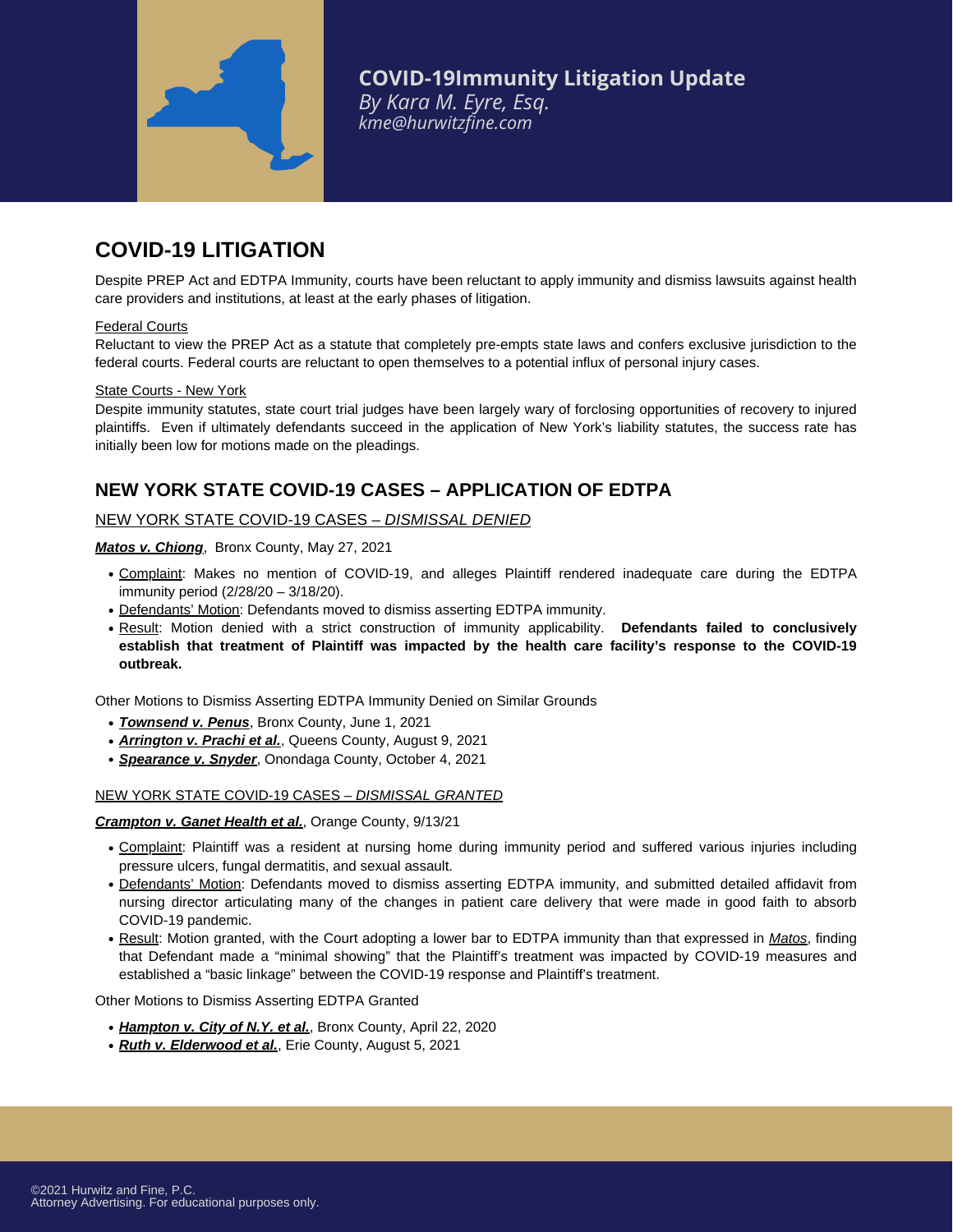

# **FEDERAL APPLICATION OF PREP ACT & STATE-BASED IMMUNITY STATUTES**

Despite a seemingly broad, and clear, preemption clause in the PREP Act, there have been over 100 cases where Defendants have failed to secure removal of COVID-19 related personal injury claims, and these cases have been remanded back to their respective state courts.

#### *Maglioli* **v. Alliance Holdings, LLC et al.**, 16 F. 4th 393 (3rd Cir. 2021).

October 21, 2021: **Defendant Nursing Home attempted to remove COVID-19 related personal injury claim to federal court based upon the PREP Act. The District Court remanded the case back to New Jersey state court and the Third Circuit affirmed.** The Third Circuit remanded the case back to New Jersey state court and held that similar COVID-19 personal injury claims are not subject to federal jurisdiction.

*There are currently Appeals of PREP Act remand orders in the 2nd, 3rd, 5th, 6th, 9th, 11th, and D.C. Circuit Courts of Appeal. It is likely, although yet-to-be-seen, whether this decision guides other similar pending appeals.*

Facts: The facts of *Magioli* are typical of the largest portion of COVID-19 cases that defendants are attempting to remove from state to federal court, that is, cases filed against nursing homes or similar entities for claims that a plaintiff (or decedent) contracted COVID-19 while in the facility. Defendants seek removal on various grounds related to the liability protections of the PREP Act. In this case, the estates of four residents of two New Jersey nursing homes who contracted COVID-19 and died sued for alleged negligent management of the COVID-19 pandemic.

Defendants sought removal arguing that the federal district court had jurisdiction because (1) defendants can remove under the Federal Officer Removal Statute, (2) the PREP Act completely preempts state law claims, (3) the state law claims are uniquely federal in nature.

Holding: Suits related to COVID-19 deaths must be litigated in State court. The Third Circuit expressly held that whether PREP Act Immunity ultimately applies is to be decided by state trial courts.

The Third Circuit decision was based upon three main findings:

- **Nursing homes cannot remove to federal court pursuant to the Federal Officer Statute**. One of the requirements 1. to remove to federal court under the Federal Officer statute is that the Plaintiff's claims must be based upon the defendant acting under the U.S., its agencies, or its officers. Even though nursing homes must comply with massive regulatory regimes such as the Centers for Medicare and Medicaid Services, the *Maglioli* Court held that mere compliance falls short of acting under the U.S. or its agencies.
- **The PREP Act does not completely preempt state law**. Despite the fact that the HHS Secretary issued guidance 2. advising that the "PREP Act makes clear that there is complete preemption of state law," the *Maglioli* Court declined to defer to this guidance and held that the PREP Act does not confer exclusive jurisdiction to federal courts.
- *Grable* **jurisdiction is not available to nursing homes**. The *Maglioli* Court rejected the position that federal 3.jurisdiction was appropriate because the case raised "significant federal issues" (so-called Grable jurisdiction). The Court opined that because the PREP Act is a defense, it is a premature consideration upon a motion to dismiss where the well-pleaded complaint rule applies.